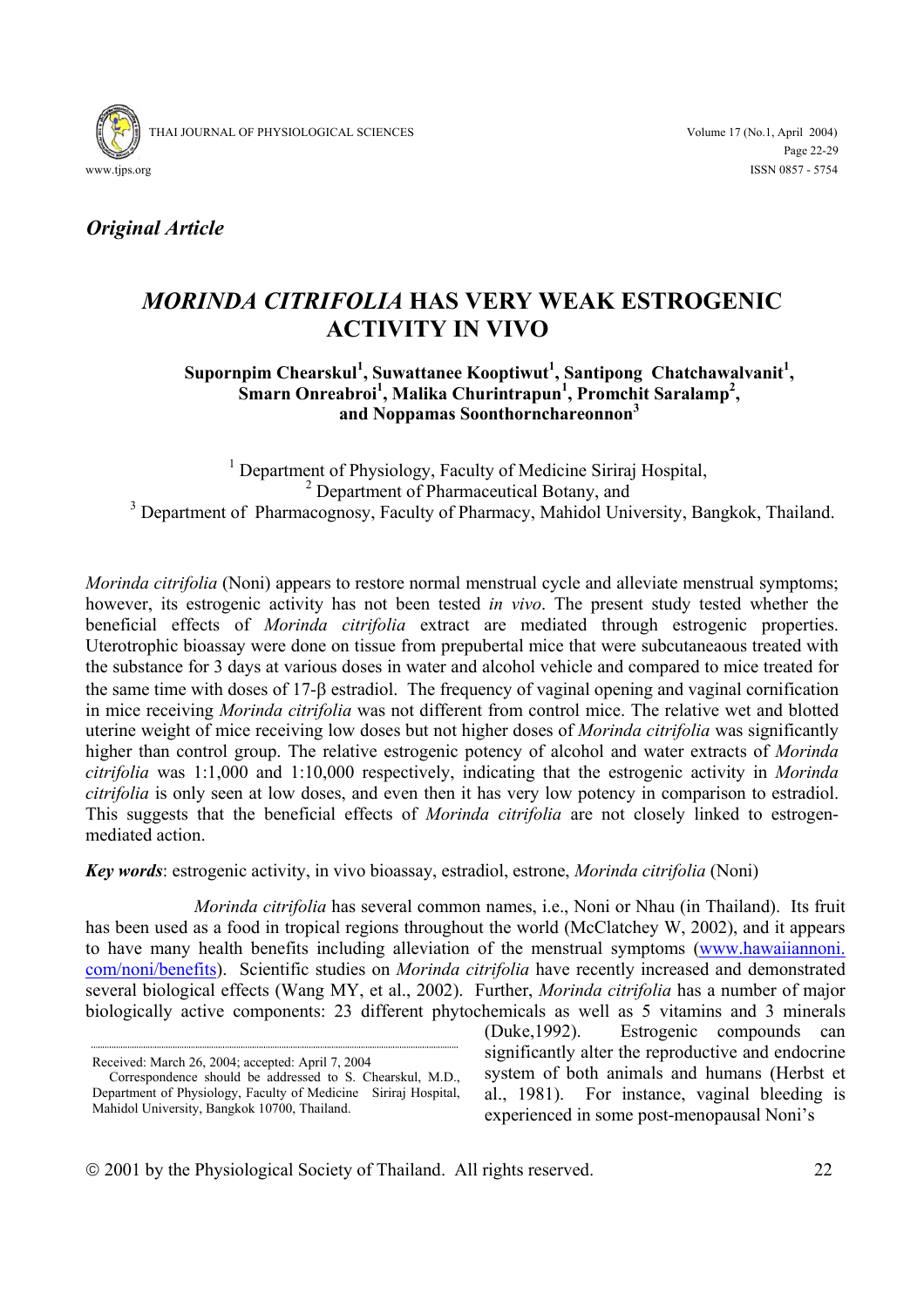user (unpublished data), and testimonials offered by Noni users at the International Noni Communication Council (INCC) indicated its usefulness in restoration of normal period in premenopausal women (www.incc.org).

Estrogens are steroid hormone with important functions in the regulation of specific sexual processes in the female. A variety of phytoestrogens have been identified which bind to the estrogen receptor, and these could induce estrogen actions (Davis et al., 1999). The flavone glycosides reported to be in Noni's fruits (Wang et al., 2002) is structurally classified as one type of phytoestrogen (Cos et al., 2003). While these phytoestrogens display very modest estrogenic binding to the estrogen alphareceptor compared to endogenous or synthetic steroids, they may provide more selective actions on reproductive and non-reproductive estrogen targets.

 Given the world-wide use of Noni and the purported risks of estrogen replacement therapy, (especially relative to breast cancer), there is a need to characterize the estrogenic characteristics of substances like Morinda citrifolia. Both aqueous and ethanol extracts of Noni should be tested since the water extract is the common form available to users but alcohol is a better solvent for extraction of steroids.

 Although, in vitro assays can demonstrate interactions between components, they cannot replicate the myriad of pharmacokinetic and pharmacodynamic interactions that likely influence the estrogenic activity of a substance. A reliance on in vitro assays for predicting in vivo disrupter affects may generate false-negative as well as false-positive results. Therefore, in vivo assay must be conducted to test the in vitro-generated hypotheses (Joseph GV, 2003). In vivo studies indicate that 3 days uterotrophic assay in prepubertal rats or mice is an efficient method for determination of an estrogenic activity (Laws et al., 2000). The present study evaluates the estrogenic activity in Morinda citrifolia using mouse uterotrophic method.

# **Materials and Methods**

#### **Preparation of plant and estrogen standards**

 The fresh unripe fruits of Morinda citrifolia were collected from its natural habitat in the countryside of central part of Thailand. It was chopped into small pieces, dried at 60 °C and ground into powder. Two hundred grams of dry powder was boiled in 300 ml-distilled water for 30 min. The liquid obtained by filtration was freeze-dried to yield a solid residue of aqueous extract.

 Eight hundred grams of dry powder was extracted by the process of maceration in an aspirator for 8 -10 hours during daytime using 95 % ethanol as menstruum. In the next morning, the ethanol was changed and another fresh volume of ethanol was added to the powder once again. All extract collected was concentrated under vacuum reduced pressure by the rotary evaporator (Büchi Laboratory Techniques Ltd., Flawil, Switzerland) to get thick syrupy mass and kept at 4°C. The same procedure was repeated for 5 days using altogether 3000 ml of ethanol.

 The per cent yield of water and alcohol extract was 3.02 % and 4.46 % of fresh fruit respectively. The working concentrations of the extracts were made in an appropriate media, sterile non-pyrogenic distilled water (Thai Otsuka Pharmaceutical Co. Ltd., Bangkok, Thailand) or corn oil (C63156, Fluka, NY, USA) before using in the experiment.

 The stock standard solution of 17-βestradiol (E8875, Sigma) was prepared to contain 10 µg/ml in absolute ethanol (Merck, Darmstadt, Germany) and kept at  $4^{\circ}$ C. On the day of the experiment, dosing solutions of standard were made and evaporated under nitrogen stream until dry and dissolved in corn oil before injecting into the animals.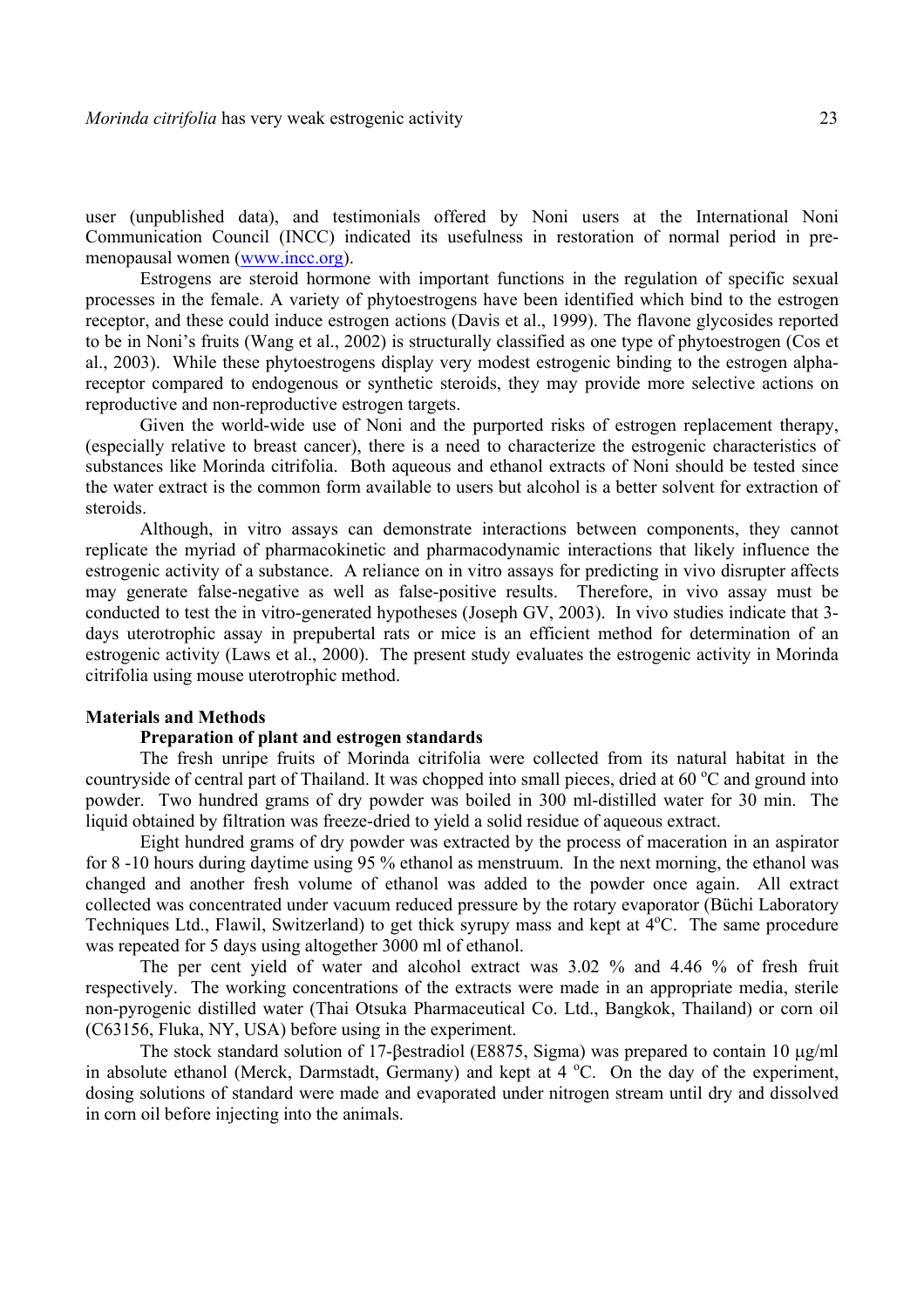#### **Animals**

 Immature female mice (International Cancer Research strain, Japan), 21 days old were obtained from the National Laboratory Animal Center of Thailand. Their weight ranged 12-21 g at the beginning of the experiment. The animals were fed with animal pellets (C.P. Mice Feed, Bangkok, Thailand) and water ad libitum. They were housed in a temperature- controlled room  $(23-27 \degree C)$ , humidity (50-80 %) and 12-h light/ 12-h dark conditions.

#### **Acute toxicity test (LD50)**

 The intraperitoneal acute toxicity (LD50) test of Noni fruit's extracts was evaluated in group of 3-5 mice per dose (Lorke D, 1983; Nakanishi K et al., 1965). An aqueous and alcohol plant extract was dissolved in distilled water and gum acacia respectively to obtain the different doses per gram body weight before giving a single-dose intraperitoneal injection. The LD50 was calculated based on the number of death observed during 72 hours after injection (Lorke D, 1983).

#### **Uterotrophic bioassay**

 A group of eight to ten immature mice was daily injected with a dose of the following standards;17-β estradiol (0.01, 0.02, 0.04, 0.08, 0.16 and 0.32 mg/g), water extract (50, 100, 200, 400, 800 and 1,600 mg/g) or alcohol extract (10, 15, 40, 87.5, 175, 375, 750, 1,500 and 3,000 mg/g) of Morinda citrifolia via subcutaneous route for 3 consecutive days. The control animals were injected in the same manner with distilled water or corn oil in corresponding with the test materials. Corn oil has been reported to be a suitable vehicle in the uterotrophic assay since it does not change the body weight, sex organ and accessory sex organ weights of animals (Yamasaki K, et al., 2001). Body weight of mice was recorded on the first and the fourth day of the experiment approximately 24 h after last injection before sacrifying the animals with ether. The uteri were removed and adhering fat was trimmed away. Care was taken not to lose the uterine luminal fluid. Both wet weight and dry uterine weight after fluid blotting were recorded on the Roller-Smith torsion balance (Federal Pacific Electric Co, NJ, USA). Vaginal opening and vaginal cytology were also examined as additional indicators of estrogenicity.

 The experiment to obtain the standard curve of estrogens and plant extracts was performed two to three times to ensure the results. In order to find out the estrogenic potency of plant, single dose of plant extract that gave significantly highest uterotrophic response in comparison to the control group was selected. The relative potency of estrogenic effect on uterus in comparison to 0.01  $\mu$ g (3.67 x 10 – 5 nM) estradiol was calculated.

#### **Statistics**

 Distribution of data was tested by the Kolmogorov Smirnov test (SPSS program version 11.5). The significance of difference between control and treated groups of wet or dry uterine weight alone or relative uterine weight (ratio with body weight x 100) was determined using ANOVA or student's t-test and Kruskal-Wallis test or Mann-Whitney test whenever appropriate. The frequence of vaginal opening and cornification detected among the different groups were compared using Chi-square test. The significance was determined at  $p$  value  $\leq 0.05$ .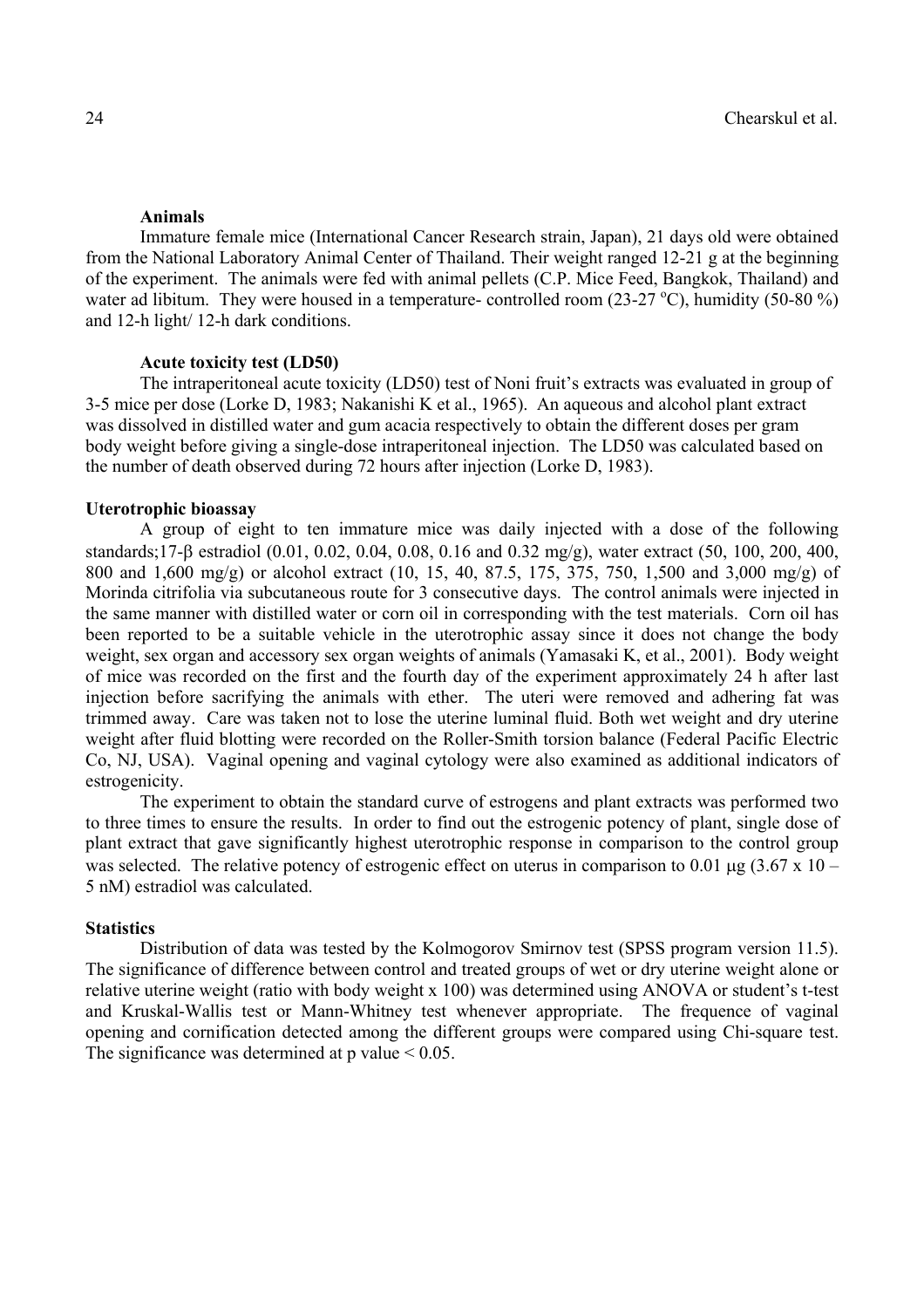

**Figure 1.** Results of uterotrophic assay in immature mice. Panels A and C show the dose-response curves for wet  $(A)$  and blotted  $(C)$ uterine weight as a percentage of that in control animals. Panels B and D demonstrate the relative wet (B) and blotted (D) uterine weight with corresponding body weight of each mouse.

Data are mean ± SEM. (E2 = Estradiol, MALC and MDW = alcohol and water extract of Morinda citrifolia, \*\* p <0.0001, \* p  $0.05$ )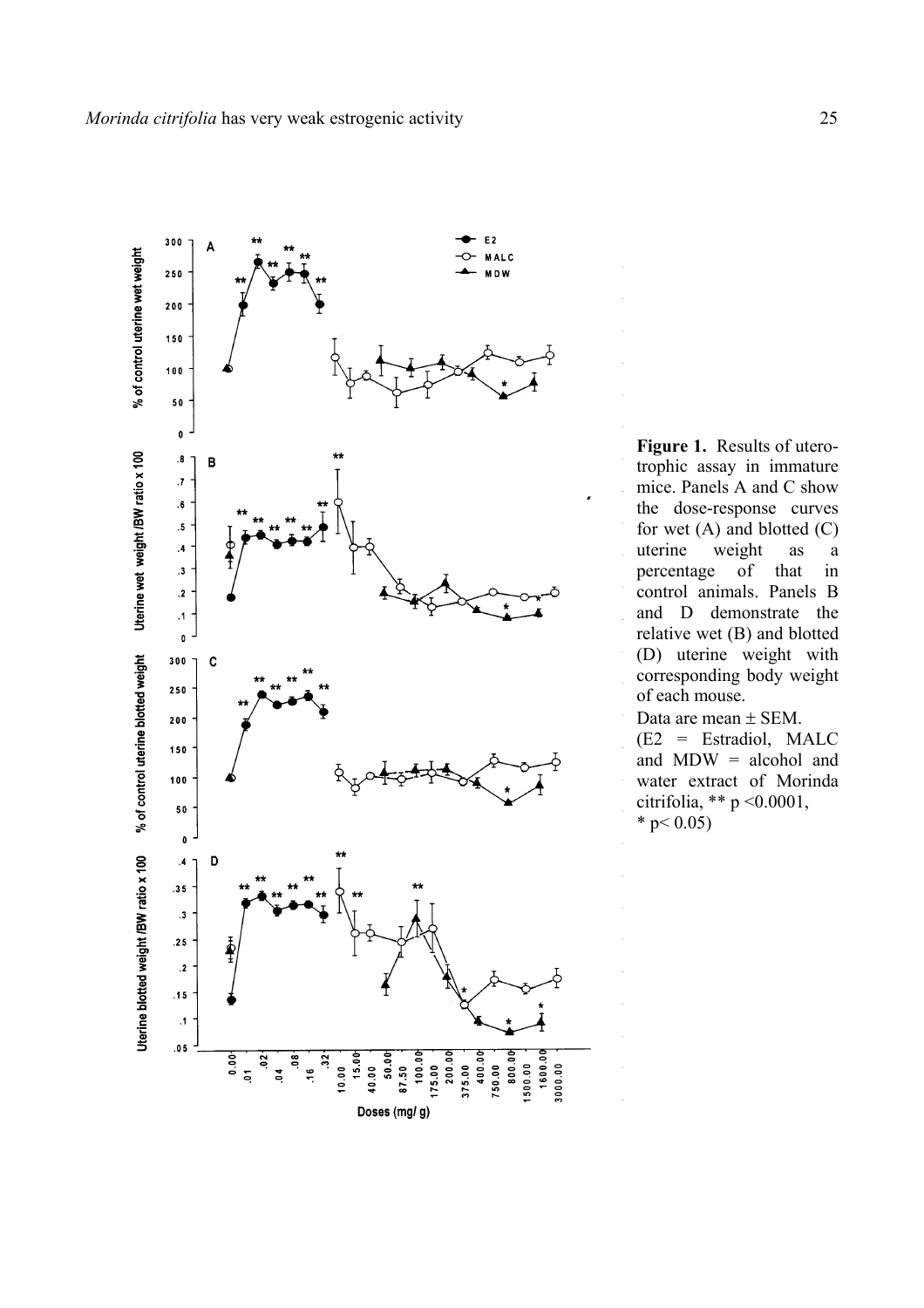# **Results**

# **The LD50 of aqueous and alcohol extracts of Morinda citrifolia.**

The LD50 of aqueous and alcohol extracts of Morinda citrifolia by intraperitoneal injection was 7500 and 3500 mg/kg body weight respectively.

#### **Uterotrophic response of Morinda citrifolia**

Compared to the control (corn oil) treatment, estradiol at 0.01 µg/g or above caused significantly greater uterotrophy (Figure 1). In contrast, neither the water nor the alcohol administered



**Figure 2.** The effect (mean  $\pm$  SEM) of 10  $\mu$ g/g alcohol extract and 100  $\mu$ g/g water extract of Morinda citrifolia (compared to 0.01 µg/g estradiol) on relative wet and blotted uterine weight (/ body weight ratio x 100).

Noni extract caused a significant change in uterine weight, compared to control (Figure 1). This uterotrophic response was similar whether measured by wet or blotted uterine weight.

The relative uterine weight (per body weight ratio x 100) at each dose of standard is also illustrated in Figure 1 panels B and D. Compared to the control and water extracted of Noni, the alcohol plant extract caused a significantly greater uterotrophy at a dose of 10  $\mu$ g/g (both wet and blotted). Also a significantly greater uterotrophic response was seen in the water extracted group compared to control, but only at 100 mg/g. The percent increase in both groups (compared to control) was between 26 to 45 %. Higher doses of Morinda citrifolia depressed the uterotrophic response to below control levels.

Figure 2 illustrates the relative potency of plant extracts compared to the 17-β estradiol at doses producing the greatest uterotrophic response (see Figure 1). The calculated potency for water and alcohol extracts of Morinda citrifolia was approximately 1:10,000 and 1:1,000 times that of estradiol, respectively.

 The vaginal opening observed in mice receiving estradiol was over 99 %, while it was only 20% in the control group (Table 1). The vaginal opening was not significantly greater in control mice compared to either group receiving Morinda citrifolia. An examination of cornified vaginal epithelium cells, as another index of estrogenic activity, indicated that only estrogen caused a significant increase in this index (Table 2).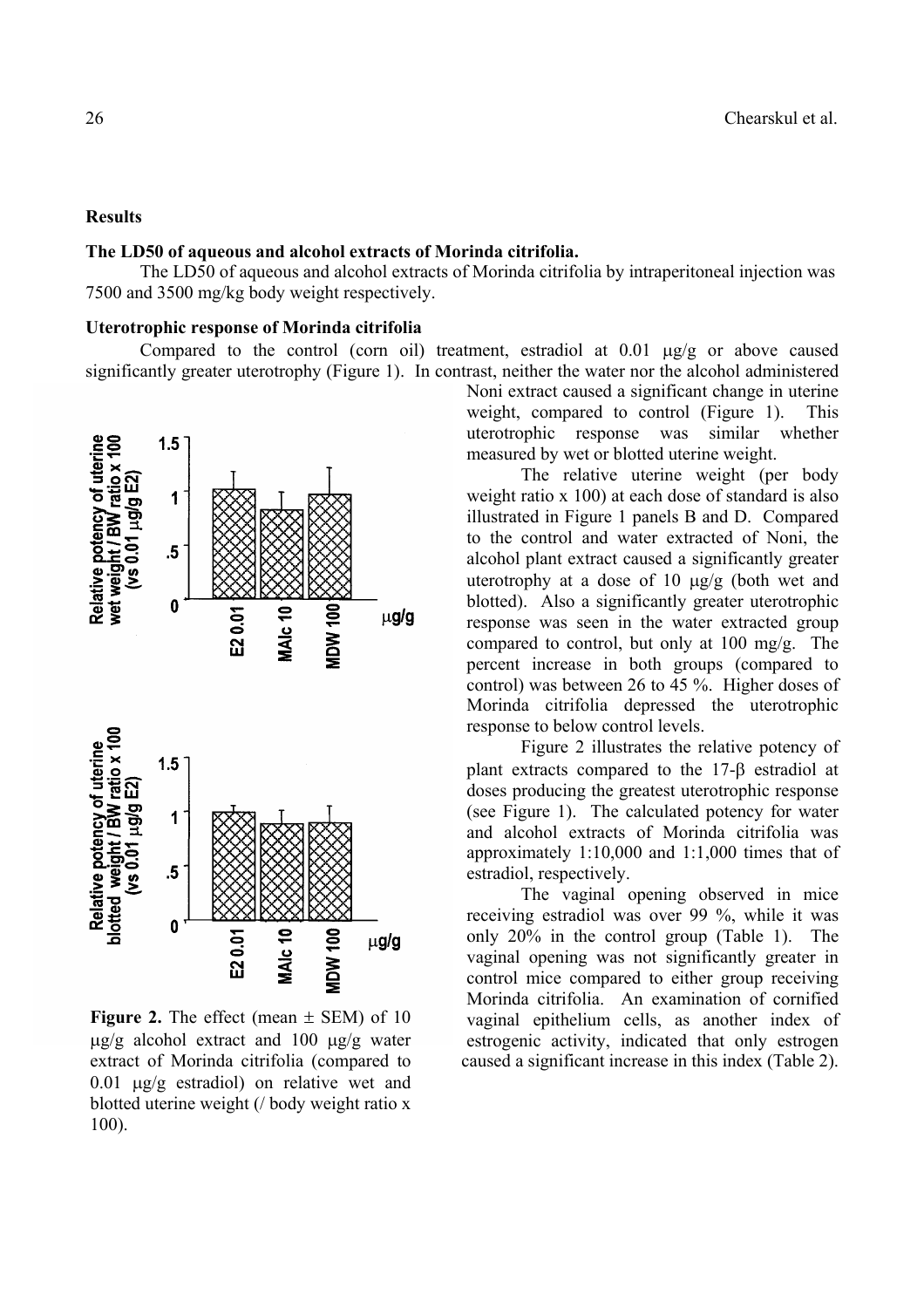# **Discussion**

The investigation of acute toxicity is necessary as an initial step in the characterization of the biological effects of any substance. The LD50 of water and alcohol extracts of Morinda citrifolia's fruit (via single dose intraperitoneal injection) was 7500 and 3500 mg/kg body weight, respectively. These results agree with value > 1000 mg/kg reported by Nakanishi's group who tested for the LD50 of Morinda citrifolia in four-week old mice by the same method (Nakanishi et al., 1965). The difference in strain, age and preparation of plant extract may have contributed to the slightly different values.

 Wet and dry uterine weight, the diameter of the vaginal opening and the cornification of the vaginal epithelium are reliable measures of estrogenicity (Diel et al, 2002; Laws et al., 2000; Jefferson et al., 2002). An early marker of estrogen action is uterine water imbibition due to enhanced microvascular permeability, which may be mediated by growth factors (Rockwell et al., 2002). A classical mouse uterotrophic assay is simply a measure of the increase in uterine wet/dry weight after exposure to a chemical (Marky et al., 2001). However, some scientists have suggested that mitotic activity is the best index of an estrogenic effect (Hertz, 1985; Marky, 2001). Thus, substances that directly stimulate mitotic activity in the female genital tract have estrogenic activity. The uterotrophic response of the extracts from Morinda citrifolia does not display these characteristics (either wet or blotted uterine weight). However, mean relative uterine weight in mice received very low dose of plant extracts was significantly higher than that of the control group. The body weight adjusted value of uterus ensures that the body weight of mice does not confound the results. The difference of relative wet and blotted uterine weight (panels B and D) indicates that the estrogenic activity of Morinda citrifolia was due to both water imbibition and the mitotic activity of uterine tissues.

Several mechanisms of action have been proposed to underlie the purported beneficial effects of phytoestrogens on menopausal symptoms. These include weak estrogenic action on the release of pituitary hormones (www.ifst.org/hottop34). Morinda citrifolia at very low doses displays estrogenic activity that is not observed at higher dose. Similarly, the biological responses to other phytoestrogens, (e.g., genistein and bisphenol A) occur at low doses but not at higher doses (Anderson et al., 1998; Rubin et al., 2001). These findings support Calabrese's concept of hormetic-like biphasic dose response model characterized by a low-dose stimulation and a high-dose inhibition (Calabrese et al., 2003). They have shown that stimulatory biological responses to low-doses are modest, usually, only

|                       | % Vaginal opening |                | p value  |
|-----------------------|-------------------|----------------|----------|
|                       | Yes               | N <sub>0</sub> |          |
| Corn oil              | 20.0              | 80.0           | < 0.0001 |
| Estradiol             | 99.5              | 0.5            |          |
| Corn oil              | 70.6              | 29.4           | 0.92     |
| Noni: alcohol extract | 69.7              | 30.3           |          |
| Corn oil              | 60.0              | 40.0           | 0.08     |
| Noni: aqueous extract | 43.8              | 56.2           |          |

**Table 1.** An opening of vagina in groups of mice receiving estradiol and both types of Noni extracts.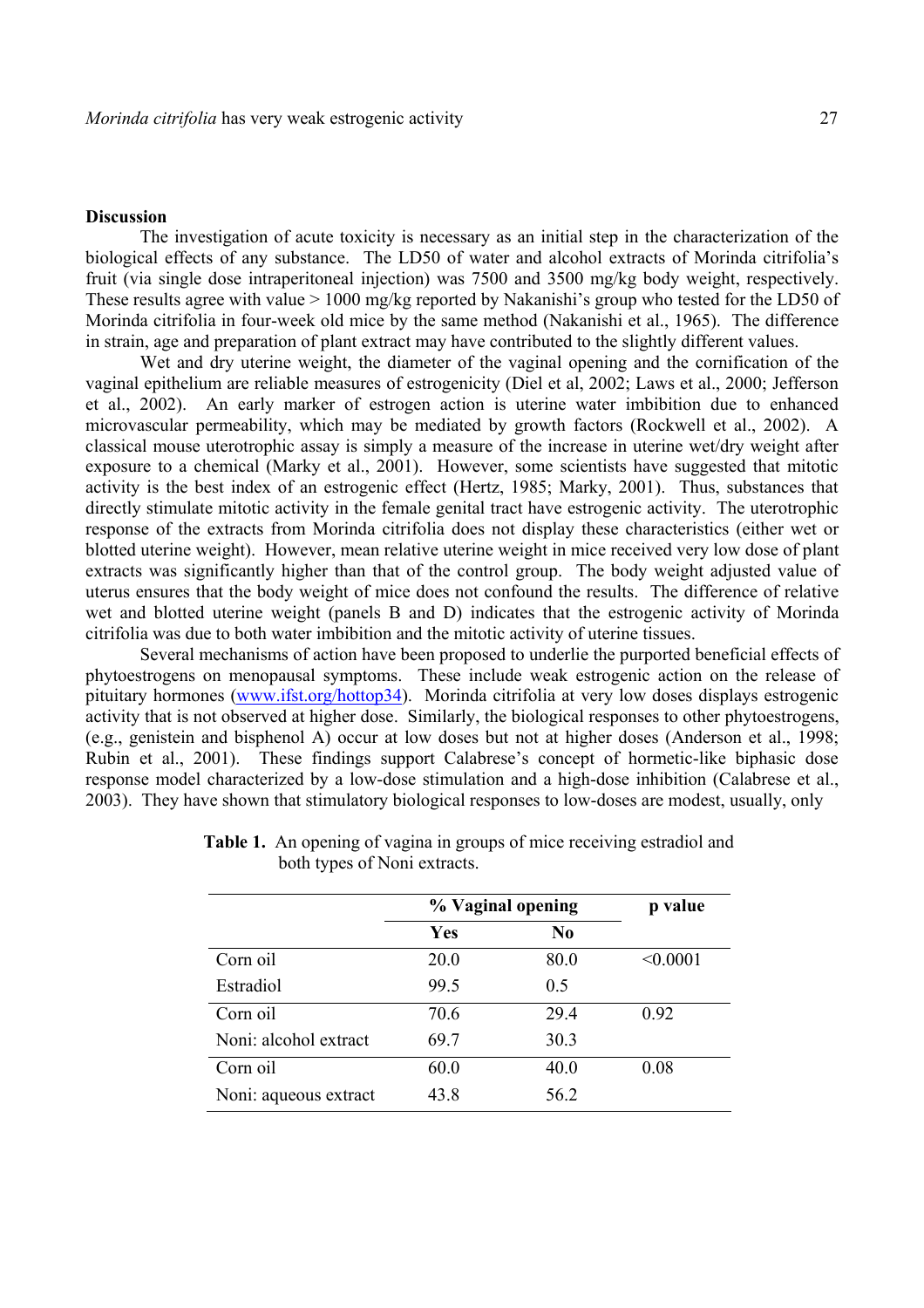**Table 2.** Cornified vainal epithelial cells as an index of estrogenic activity in groups of mice receiving estradiol and both types of Noni extracts.

|                        | % Cornified    | p value  |
|------------------------|----------------|----------|
|                        | cells positive |          |
| Corn oil               |                | < 0.0001 |
| Estradiol              | 21.0           |          |
| Corn oil               | 2.9            | 0.50     |
| Noni:alcohol extract   | 1.4            |          |
| Corn oil               | 2.2            | 0.27     |
| Noni : aqueous extract | 22             |          |
|                        |                |          |

30 to 60% above control. Our result demonstrated a similar response. Previous results that induced changes in MCF-7 breast cancer cell line through exposure to estradiol, show that low level responses to estradiol act by hormone binding to the estrogen receptor, whereas, toxicological response at high level exposure take place independent of binding with the estrogen receptor. (Welshons et al., 2003) The authors concluded that the endocrine-dirupting chemicals with estrogenic activity should be tested at a much wider range of doses, including doses that are physiological relevant. Most phytoestrogens have estrogenic activity at ranges of 1:500 to 1:1,000, compared to 17-β estradiol (www.ifst.org /hottop34). The relative potency of Morinda citrifolia by alcohol extraction was 1:1,000 of

estradiol activity which was ten times more than that obtained from water extraction. An opening of vagina and the cornification of vaginal epithelial cells were not observed in mice receiving Morinda citrifolia. According to EDSTAC final report, the sensitivity of vaginal cornification and vaginal opening for measurement of estrogenic activity in intact animals is less than that of uterine weight measures (www.epa.gov/scipoly/oscpendo/docs/edstac/app-kv14, 1998). Longer exposure periods may be required to detect changes in vaginal cytology during exposure to weak estrogenic activity (Laws et al., 2000).

 In conclusion, the phytoestrogen(s) in Morinda citrifolia has very low potency for estrogenic action. Short-term, moderate consumption of Morinda citrifolia is unlikely to cause physical problem due to its estrogenic effect; however, long-term exposure to higher doses may cause either pharmaceutical benefits or a risks in humans. The chemical nature of phytoestrogen in Morinda citrifolia is still unknown and needs further investigations.

# **Acknowledgements**

 This study was supported by the National Research Council of Thailand. We are grateful for Dr. Pachara Visutakul for her invaluable comments and suggestions on this manuscript.

# **References**

1. Anderson JJ, Ambrose WW, and Garner SC. Biphasic effects of genistein on bone tissue in the ovariectomized, lactating rat model. *Pro Soc Exp Biol Med* 217:345-350, 1998.

2. Calabrese EJ, and Baldwin LA. The hormetic dose-response model is more common than the threshold model in toxicology. *Toxicol Sci* 71:246-250, 2003.

3. Cos P, De Bruyne T, Apers S, Vanden BD, Pieters L and Vlietinck AJ. Phytoestrogens: recent developments. *Planta Med* 69:589-599, 2003.

4. Davis SR, Dalais FS, Simpson ER, and Murkies AL. Phytoestrogens in health and disease. *Recent Prog Horm Res* 54:185- 212, 1999